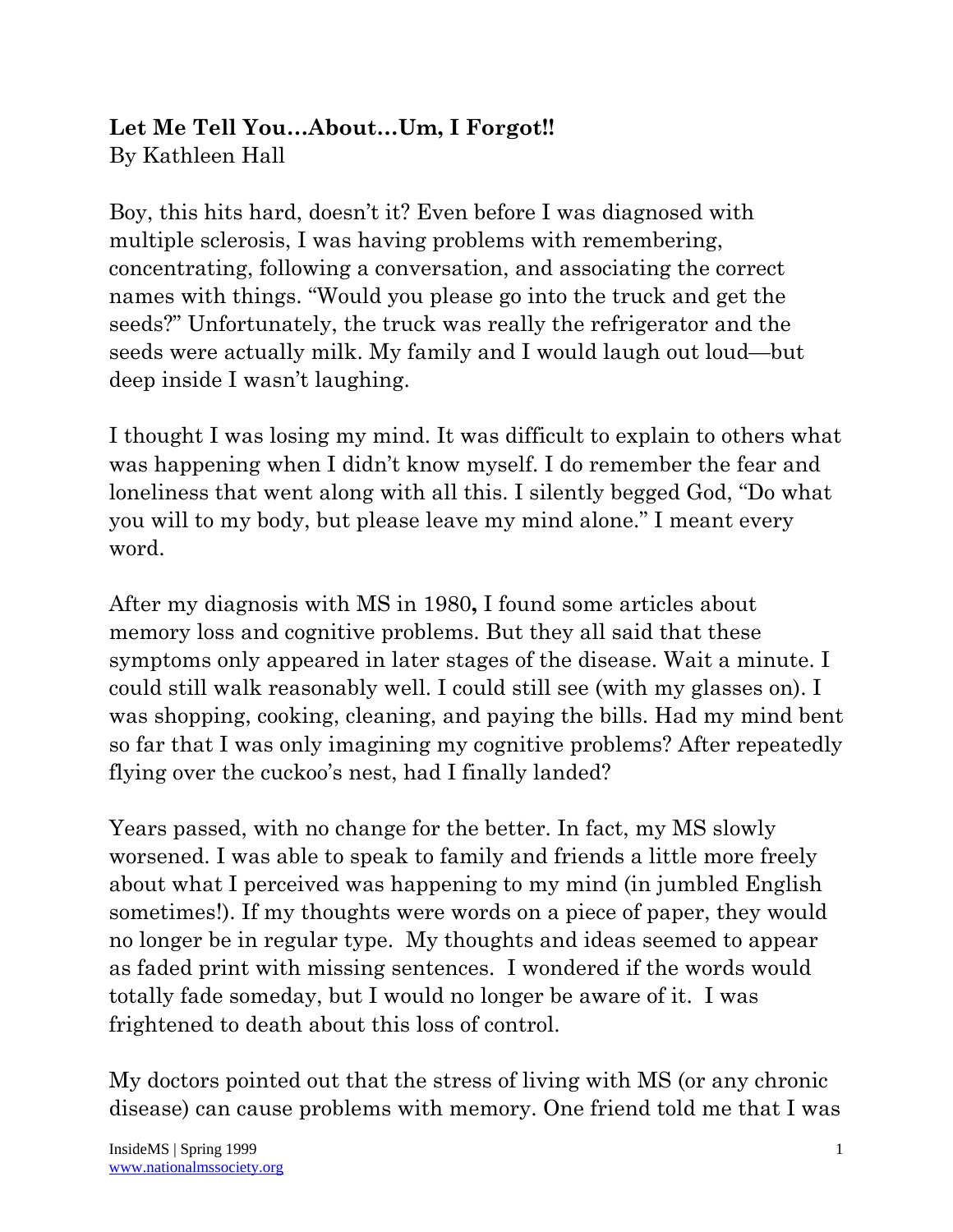doing too much. Another told me to get out more—"Keep you mind active." And I loved this one—"It happens to everybody. You're just getting older." At 33? Oh boy, I couldn't wait to turn 34.

Depressed people liked being around me because I made them laugh. Webster himself would have died laughing at my nonsensical word definitions. I seriously thought about going into stand-up comedy, although I wouldn't be standing up actually. The legs were getting weaker, so I was using a wheelchair now.

More years passed. One night I was sitting at my computer, visiting an MS chat room and the topic was—cognitive problems and MS! After all those years doubting my own sanity, I finally realized there were other people with the same problems that had made me feel so fearful and so embarrassed.

That night, someone from the chat room directed me to an online article about MS and cognitive problems. I grew wings. As I read, the tears flowed. I wanted to wake my husband and scream, "Look—I'm `normally' abnormal!"

In past decades, cognitive problems were considered a rare symptom in MS, but recent studies have shown that more than half of us will have some kind of cognitive impairment. Some of these difficulties may be attributed to the disease, but there can be other causes, including medications. I've realized it's important to discuss all my concerns with my doctors.

Some days are much harder than others. When I am asked to "hurry up," even my name can become a memory. I guess we've all gotten used to the idea of my cognitive problems being permanent, but I do miss the sharpness of mind I once possessed. On the positive side, my doctors have become more aware of the cognitive difficulties resulting from MS, thanks in part to the many informative articles recently published on the subject. (Did I mention that I have access to a photocopier?)